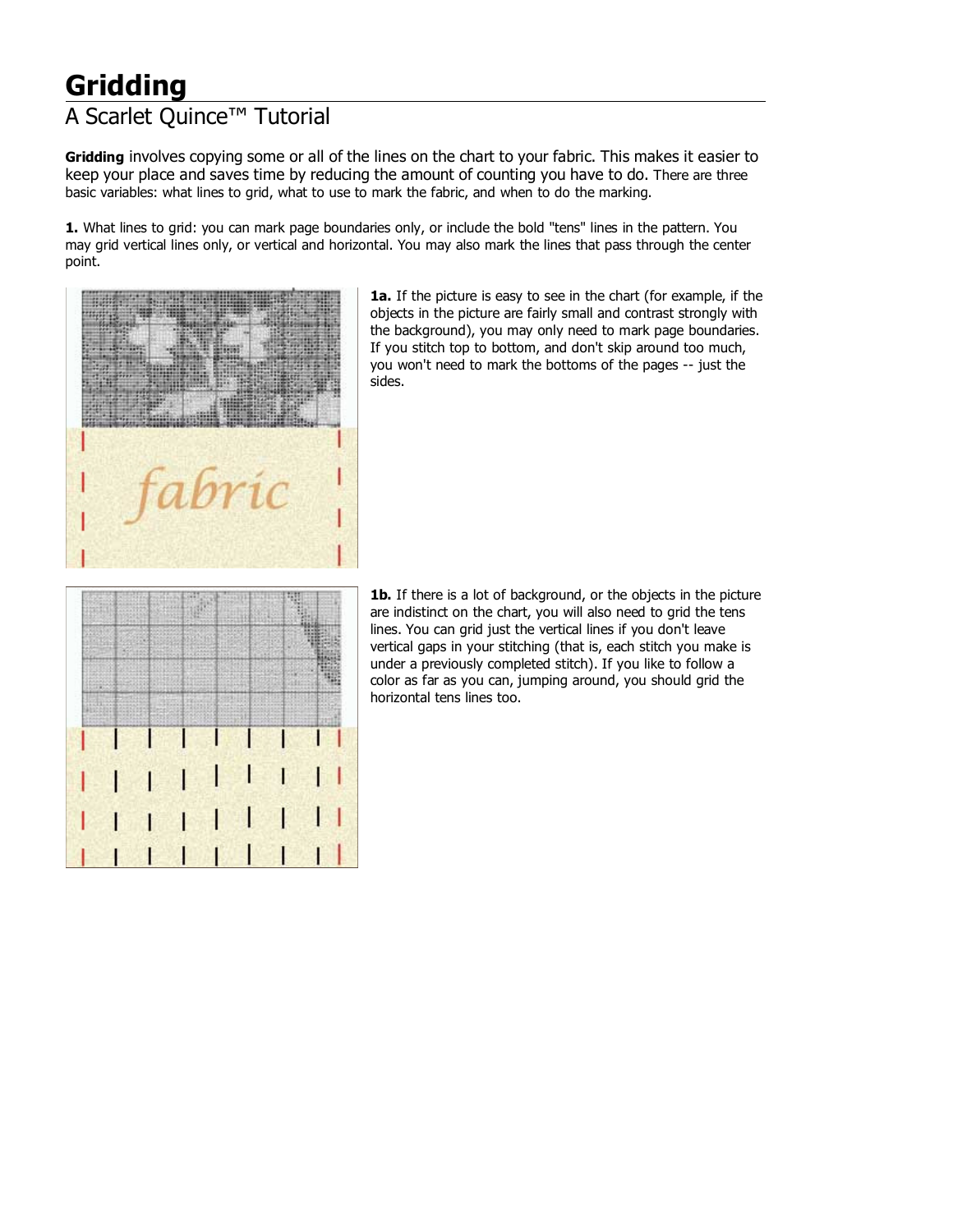

**1c.** For patterns in which the background is not stitched (or if you just like to start in the center), it may also be helpful to mark vertical and horizontal lines that go through the center point of the chart.

**2.** What to use to mark the fabric: you can mark with a fabric marking pen, or stitch the grid into the fabric.



**2a.** To mark with a pen, look for a fabric marking pen marked washable or water soluble. These are usually but not always light blue. (There is a type of "vanishing" or "air erasable" pencil, usually purple, that disappears in about 24 hours. Avoid those. Chalk pencils are OK but the marks may not stand up to prolonged stitching.) If you make a mistake gridding, you can

dab the lines with a damp cloth to remove the marks. Don't use a pen to grid if your floss is not washable, since you should wash the marks out when you have finished your project.



**2b.** You can stitch the grid into the fabric using sewing thread (cotton or cotton-polyester). (Embroidery floss is always at hand but tends to shred slightly when pulled out.) Make the stitches the length of 2-5 cross stitches. Remove the grid threads as you stitch up to to them. If you pierce the grid thread with a cross stitch, you won't be able to get the grid thread out.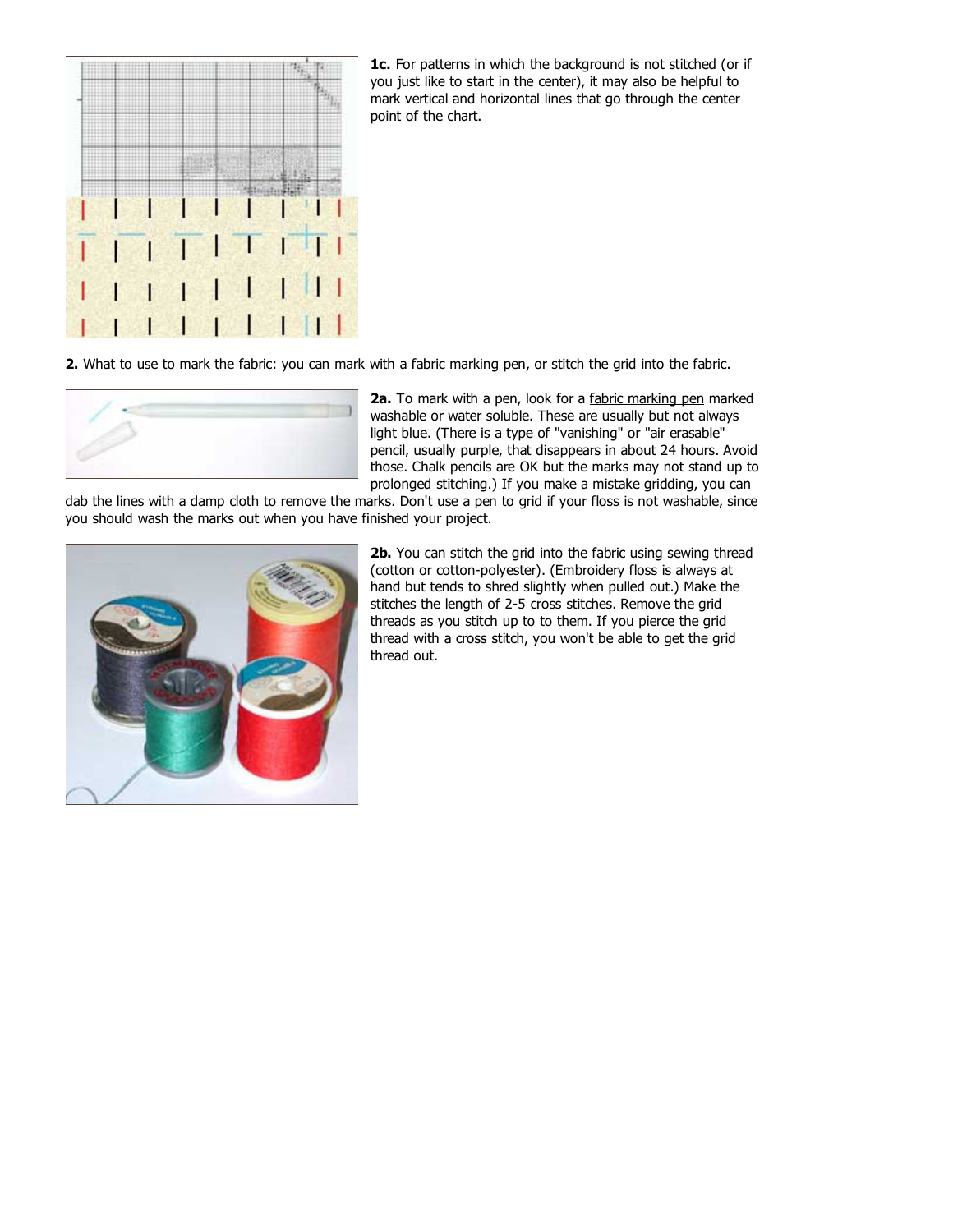

**2c.** A product made for gridding is Easy-Count Guideline. It's a red monofilament plastic thread (much like fishing line) and can be stitched over since it's not possible to pierce it with the needle. It includes instructions for use, but briefly, you're supposed to grid the whole fabric, do all your stitching, then pull it out. There are other non-spun plastics (such as Sulky Sliver) but they are typically not strong enough to pull out from under stitching. Or you could use red fishing line.

**3.** You can do all the gridding in advance, or if you are anxious to get stitching (aren't you?) you can put it in as you go.



**3a.** If you are using a marking pen, you should do it up front so you can have the fabric on a flat surface and use a ruler.